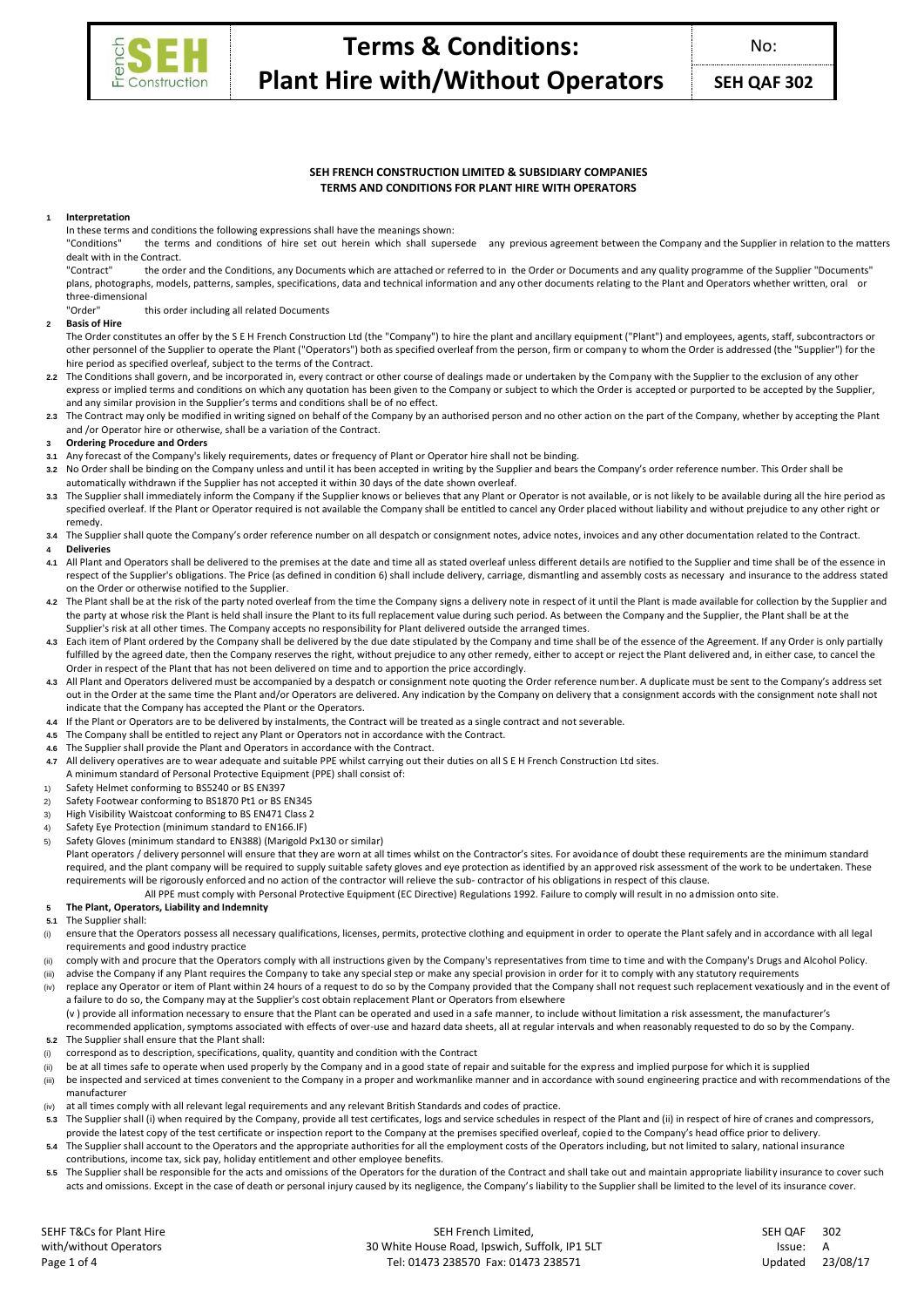

**SEH QAF 302**

**5.6** The Supplier will indemnify and keep indemnified the Company on demand against all claims, loss, costs, damage and expenses which it incurs or which are brought against the Company directly or indirectly as a result of or arising in connection with (a) the Operators or Plant not being delivered in accordance with and/or not being or performing in accordance with the Contract including but not limited to any sums paid under any contract under which the Company is engaged to execute or procure plant and/or works and/or any specifications, conditions of contract and documents of a similar nature prepared for any such plant and/or works ("Main Contract") which Main Contract may be inspected on reasonable notice at the address specified overleaf subject to the Company's right to withhold details of prices or any other confidential information and the Supplier shall be deemed to have read and understood the Main Contract and the Company's obligations under the Main Contract (b) any employment costs of the Operators (c) loss of or damage to the Information (as defined in condition 10) which is at any time in the Supplier's possession or control.

#### **6 Price**

- **6.1** The hire charges for the Plant and Operators shall be as stated overleaf (the "Price") and, unless otherwise stated shall be (i) exclusive of any applicable VAT (which shall be payable by the Company subject to receipt of a VAT invoice); and (ii) inclusive of all charges for packaging, delivery, collection, loading, unloading, carriage, insurance, all duties, taxes or levies (except VAT), dismantling and assembly required by the Company.
- The Company shall be entitled to the benefit of any discount for prompt payment, bulk purchase or volume of purchase customarily granted by the Supplier, whether or not shown on its own terms and conditions of sale.

### **7 Payment**

- 7.1 The Supplier may invoice the Company with the Price either pro rata in arrears on the last day of each calendar month or at the end of the hire period as stated overleaf and each invoice shall quote the order reference number accompanied by a full detailed statement of the Plant and Operators and period of hire to which the same relates.
- **7.2** The Company shall pay the price of the hire within the time as stated overleaf.
- **7.3** The Company shall be entitled to set off against the price of the hire any sums owed to the Company by the Supplier.

#### **8 Termination**

- 8.1 The Company shall be entitled to cancel the Contract in respect of all or part of the Order by giving written notice to the Supplier at any time. If the Company exercises this right of termination, the Company's sole liability shall be to pay the Supplier the reasonable direct costs incurred in connection with the cancellation of the Order and the Company shall not be liable to the Supplier for any loss of profit, business, contracts or revenues whether directly or indirectly arising from such termination.
- 8.2 The Company shall be entitled to terminate all or part of the Contract with immediate effect by written notice if: (a) the Supplier becomes unable to pay its debts within the meaning of sections 123 or 268 of the Insolvency Act 1986 (as amended or re-enacted from time to time) passes a resolution for winding-up or has a petition for a winding-up or administration order presented in relation to it, or has a receiver, liquidator or administrator appointed over all or any part of its property or makes a proposal for a voluntary arrangement with its creditors or if any event analogous to any listed in this condition occurs to the Supplier in any other jurisdiction or if the Company reasonably apprehends that any of the events listed in this condition 8.2(a) or similar thereto is about to occur in relation to the Supplier (b) the Supplier commits a material breach of the Contract or any other contract between the Company and the Supplier and in the case of a remediable breach, fails to remedy the same within 30 days of a request to do so by the Company (c) the requirements of the Main Contract are varied or reduced or if the Main Contract is terminated.
- 8.3 In the event of termination under condition 8.2 the Company shall not be liable to the Supplier for any costs or damages as a result of such termination and if part only of the Contract is terminated, there shall be a pro rata reduction in the Price.
- **9** Progress, Inspection and Testing
- The representative(s) of the Company shall at all reasonable times be granted access to the premises of the Supplier for the purpose of inspecting the Plant and (where possible) witnessing or carrying out tests. Such representative shall have no authority to accept the Plant and any inspection shall not be an acceptance of the Plant. The exercise by the Company of its rights hereunder shall not absolve the Supplier from its obligations under the Contract.

# **10 Ownership of Property**

**10.1** During the term of the Contract and after termination, except as required by law or by any relevant national or supranational regulatory authority, or to the extent that information has come into the public domain through no fault of the Supplier, the Supplier shall treat as strictly confidential all information and intellectual property rights provided by the Company to the Sub Contractor ("Information").

#### **11 General**

- **11.1** Any notice given under the Contract shall be in writing addressed to the other party at its registered office, principal place of business or other address as may at the relevant time be notified.
- **11.2** No waiver by the Company of any breach of the Contract by the Supplier shall be considered as a waiver of any subsequent breach or any other provision.
- **11.3** The Supplier shall not assign, hold on trust or sub-contract any part of the Contract.
- **11.4** If any provision of these Conditions is held to be invalid or unenforceable in whole or in part, the validity of the other provisions of the Contract shall not be affected.
- **11.5** If any dispute between the Company and the Supplier cannot be resolved amicably, at the Company's option, the matter shall be referred to adjudication in accordance with version 1.3 of the TeCSA rules for adjudication as such rules may be amended from time to time. If any dispute arises under the Contract concerning the same or substantially the same facts and matters as any dispute between the Company and any other person which has been referred to adjudication pursuant to Section 108 of the Housing Grants Construction and Regeneration Act 1996, the Company and the Sub Contractor agree that such dispute may be dealt with in the same adjudication proceedings.
- **11.6** Neither party shall be liable to the other for any default under the Contract caused by war, fire, flood, riot, drought, governmental action or act of God ("Force Majeure Event") provided that the Supplier shall immediately inform the Company of the existence of any Force Majeure Event and the Company shall be entitled to cancel the Contract (or any part of it) without liability and without prejudice to its other rights and obligations where the Force Majeure Event subsists for a period of 10 days or more.
- **11.7** The Supplier shall not without the prior written permission of the Company advertise or announce that it supplies Plant to the Company and shall discontinue any advertisement or announcement on demand.
- The Supplier will at all times insure and keep itself insured with a reputable insurance company in respect of all liability which it may incur to the Company under the Contract and in connection with the Plant and Operators and shall produce on request by the Company the policy of such insurance and the premium receipts.
- **11.9** The Contract shall be governed by and construed in accordance with the laws of England and subject to the provisions of condition 11.5 the parties submit to the exclusive jurisdiction of the English Courts.
- **11.10** Unless expressly provided, no express term of the Contract or any term implied under it is enforceable pursuant to the Contracts (Rights of Third Parties) Act 1999 by any person who is not a party to it.
- **11.11** If there is any conflict between the provisions of the documents comprising the Contract, the following shall prevail, in descending order of priority (i) any written contract negotiated and agreed between the parties (ii) the Order form overleaf (iii) the Documents (iv) the Conditions.
- **11.12** All rights and obligations of the parties shall cease to have effect on termination of the Contract except where otherwise stated and provided that terminations shall not affect any accrued rights, remedies and obligations of the parties at the date of termination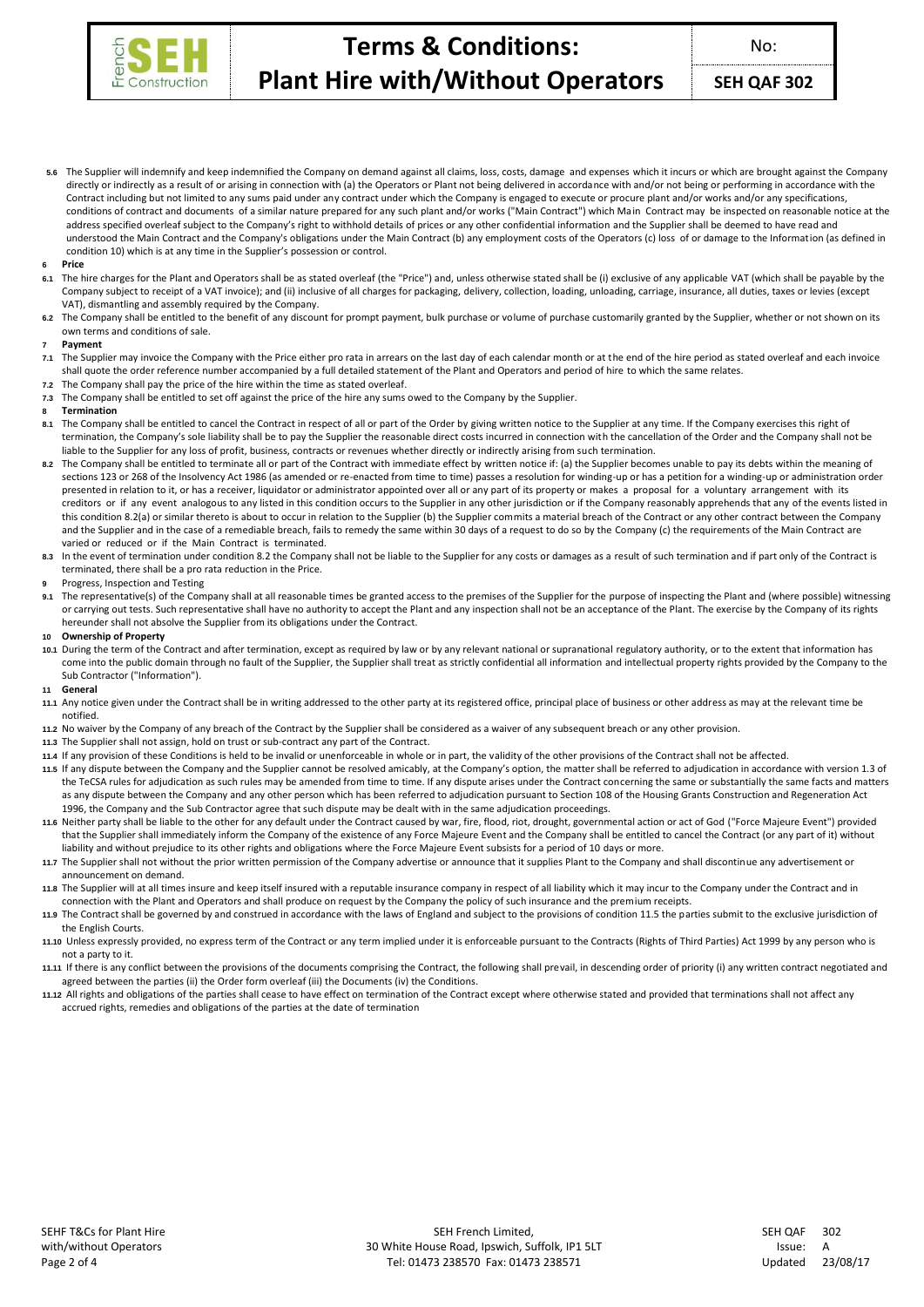

**SEH QAF 302**

# **SEH FRENCH CONSTRUCTION LIMITED & SUBSIDIARY COMPANIES TERMS AND CONDITIONS FOR PLANT HIRE WITHOUT OPERATORS**

# **1 Interpretation**

In these terms and conditions the following expressions shall have the meanings shown: "Conditions" the terms and conditions of hire set out in this document and overleaf. "Contract" the Order and the Conditions, any documents which are attached or referred to in the Order and any relevant quality programme of the Supplier which shall supersede any previous agreement between the Company and the Supplier in relation to the matters dealt with in this Contract

"Documents " plans, photographs, models, patterns, samples, specifications, data, technical information and any other documents relating to the Plant, whether written or oral or three-dimensional<br>"Order"

this order including all related Documents

# **2 Basis of Hire**

- 2.1 The Order constitutes an offer by S E H French Construction Ltd (the **"Company"**) to hire plant and ancillary equipment as listed overleaf (the **"Plant"**) from the person, firm or company to whom the Order is addressed (the **"Supplier"**) for the hire period as specified overleaf subject to the terms of the Contract.
- The Conditions shall govern, and be incorporated in, every contract or other course of dealings made or undertaken by the Company with the Supplier to the exclusion of any other express or implied terms and conditions on which any quotation has been given to the Company or subject to which the Order is accepted or purported to be accepted by the Supplier, and any similar provision in the Supplier's terms and conditions shall be of no effect.
- 2.3 The Contract may only be modified in writing signed on behalf of the Company by an authorised person and no other action on the part of the Company, whether by accepting the Plant hire or otherwise, shall be a variation of the Contract.
- **3 Ordering Procedure and Orders**
- 3.1 Any forecast of the Company's likely requirements, dates or frequency of Plant hire shall not be binding.
- No Order shall be binding on the Company unless and until it has been accepted in writing by the Supplier and bears the Company's order reference number. This Order shall be automatically withdrawn if the Supplier has not accepted it within 30 days of the date as stated overleaf
- **3.3** The Supplier shall quote the Company's order reference number on all despatch or consignment notes, advice notes, invoices and any other documentation related to the Contract.
- **4 Deliveries**
- 4.1 All Plant shall be delivered to the premises at the date and time all as stated overleaf unless different details are notified to the Supplier and time shall be of the essence in respect of the Supplier's obligations.
- 4.2 The Plant shall be at the Company's risk from the time the Company signs a delivery note in respect of it until the Company makes the Plant available for collection by the Supplier. As between the Company and the Supplier, the Plant shall be at the Supplier's risk at all other times.
- 4.3 Delivery shall be made by the Supplier at the dates and times specified in the Order or as arranged between the representatives of the Company and the Supplier. The Company accepts no responsibility for Plant delivered outside the arranged times.
- 4.4 All Plant delivered must be accompanied by a despatch or consignment note quoting the Order reference number. A duplicate must be sent to the Company's address set out in the Order at the same time the Plant is delivered. Any indication by the Company on delivery that a consignment accords with the consignment note shall not indicate that the Company has accepted the Plant.
- 4.5 If the Plant is to be delivered by instalments, the Contract will, unless the Company otherwise agrees in writing, be treated as a single contract and not severable.
- The Supplier shall provide the Plant in accordance with the Contract.
- The Company shall be entitled to reject any Plant not in accordance with the Contract.
- All delivery operatives are to wear adequate and suitable PPE whilst carrying out their duties on all S E H French Construction Ltd sites.
- A minimum standard of Personal Protective Equipment (PPE) shall consist of:
	- 1) Safety Helmet conforming to BS5240 or BS EN397
	- 2) Safety Footwear conforming to BS1870 Pt1 or BS EN345<br>3) High Visibility Waistcoat conforming to BS EN471 Class 2
	- 3) High Visibility Waistcoat conforming to BS EN471 Class 2
	- 4) Safety Eye Protection (minimum standard to EN166.IF)
- 5) Safety Gloves (minimum standard to EN388) (Marigold Px130 or similar) Plant operators / delivery personnel will ensure that they are worn at all times whilst on the Contractor's sites. For avoidance of doubt these requirements are the minimum standard required, and the plant company will be required to supply suitable safety gloves and eye protection as identified by an approved risk assessment of the work to be undertaken. These requirements will be rigorously enforced and no action of the contractor will relieve the sub- contractor of his obligations in respect of this clause.
	- All PPE must comply with Personal Protective Equipment (EC Directive) Regulations 1992. Failure to comply will result in no admission onto site.

# **5 The Plant, Liability and Indemnity**

- 5.1 The Supplier shall ensure that the Plant shall:
- i. correspond as to description, specifications, quality, quantity and condition with the Contract
- ii. be at all times safe to operate when properly used by the Company in a good state of repair and suitable for the express and implied purpose task for which it is supplied
- at all times conform with all relevant legal requirements
- iv. be inspected and serviced at times convenient to the Company in a proper and workmanlike manner and in accordance with the instructions of the manufacturer.
- 5.2 The Supplier shall provide copies of all test certificates, logs, inspection reports and service schedules in respect of the Plant at the premises as specified overleaf, and shall provide copies to the Company's head office prior to delivery.
- 5.3 The Supplier will indemnify and keep indemnified the Company on demand against all claims, loss, costs, damage and expenses which it incurs or which are brought against the Company directly or indirectly as a result of or arising in connection with (a) the Plant not being delivered in accordance with and/or not being or performance in accordance with the Contract including but not limited to any sums paid under any contract under which the Company is engaged to procure plant and/or works and/or any specifications, conditions of contract and documents of a similar nature prepared for any such plant and/or works ("Main Contract") which Main Contract may be inspected on reasonable notice at the address as specified overleaf (subject to the Company's right to withhold details of prices or any other confidential information (b) loss or damage to Information (as defined in condition 10) which is at the time in the Supplier's possession or control.
- 5.4 The Supplier shall provide the Company with information concerning any dangerous property associated with the Plant likely to be encountered as a result of the use for which it is being supplied, including an assessment of its risk including the manufacturer's recommended application and symptoms associated with effects of over-use, together with the controls and safety procedures that are required for its use and hazard data sheets. Such information shall be provided at regular intervals and when reasonably required by the Company. **6 Price**
- 
- **6.1** The hire charges for the Plant shall be as stated overleaf (the **"Price"**) and, unless otherwise stated shall be (i) exclusive of any applicable VAT (which shall be payable by the Company subject to receipt of a VAT invoice) and (ii) inclusive of all charges for packaging, delivery, collection, loading and unloading, carriage, insurance all duties, taxes or levies (except VAT) and dismantling and assembly required by the Company.
- 6.2 The Company shall be entitled to the benefit of any discount for prompt payment, bulk purchase or volume of purchase customarily granted by the Supplier, whether or not shown on its own terms and conditions of sale.
- **7 Payment**
- 7.1 The Supplier may invoice the Company with the Price either pro rata in arrears on the last day of each calendar month or at the end of the hire period as stated overleaf and each invoice shall quote the order reference number accompanied by a detailed statement of the Plant and Operators and period of hire to which the same relates.
- **7.2** The Company shall pay the price of the plant hire within the time stated overleaf.
- **8** Termination

SEHF T&Cs for Plant Hire with/without Operators

SEH French Limited, 30 White House Road, Ipswich, Suffolk, IP1 5LT Tel: 01473 238570 Fax: 01473 238571 Page 3 of 4 Updated 23/08/17

| SEH OAF | 302      |
|---------|----------|
| Issue:  | А        |
| Updated | 23/08/17 |